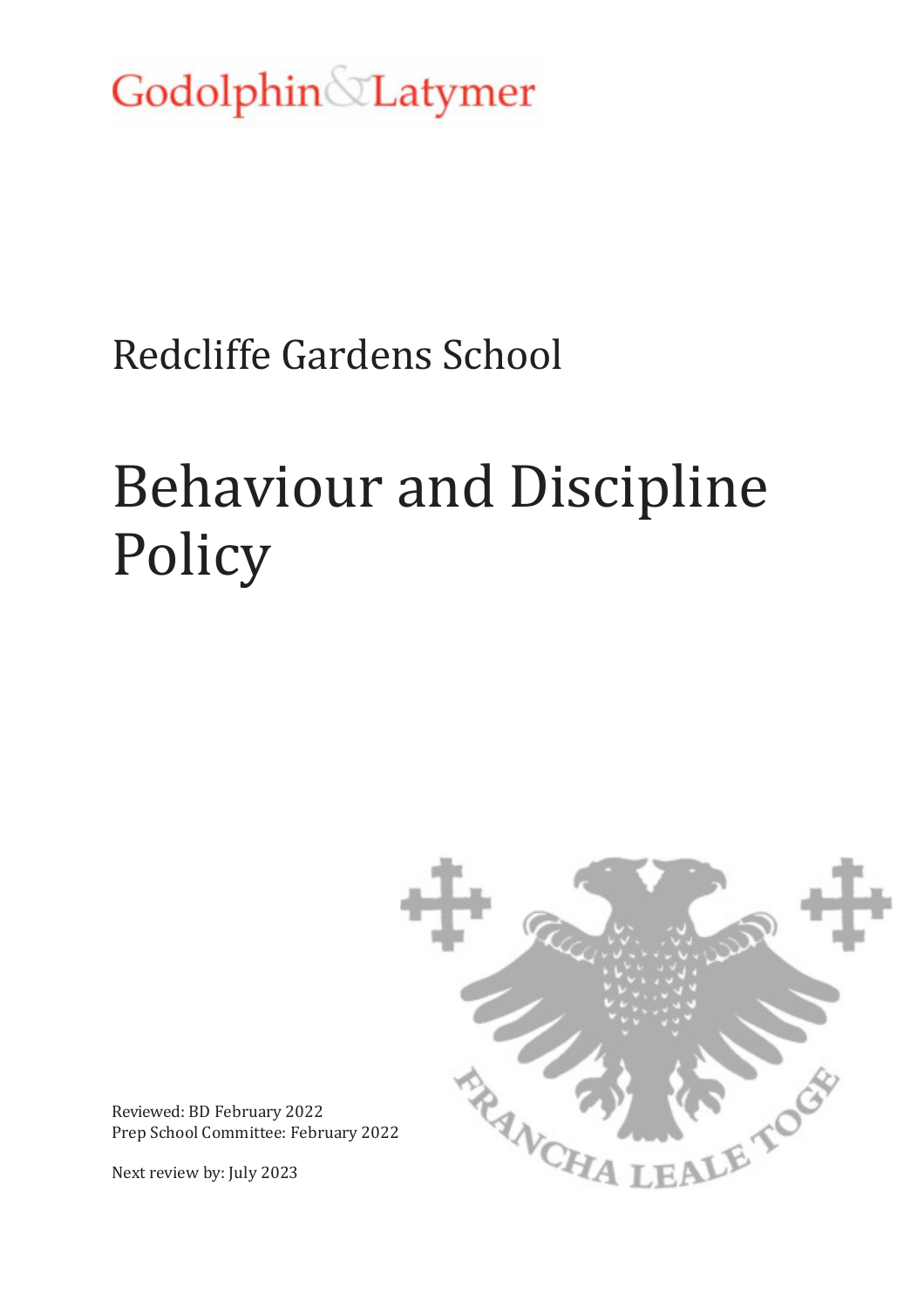**This policy applies to the whole school including the EYFS. It is available to parents and prospective parents on our website and a paper copy can be viewed in the School Office.**

#### **1. Introduction**

- 1.1. At Godolphin and Latymer Redcliffe Gardens School we aim to provide a school environment that is safe and stimulating for the children. In order to facilitate this we have developed set procedures to create a calm, secure and happy working environment for all.
- 1.2. This policy is written with regard to non-statutory advice *Behaviour and Discipline in Schools* (2016) and should be read in conjunction with the Safeguarding and Child Protection policy, the Anti-Bullying policy and the On-line safety policy.
- 1.3. The School is aware of its duties under the Equality Act 2010, including issues related to pupils and staff with additional needs, and makes reasonable adjustments for all.

#### **2. Aims**

- 2.1. To develop a behaviour policy supported and followed by the whole school community parents, teachers, children and other adults in the school - based on a sense of community and shared values.
- 2.2. To foster a caring atmosphere in which teaching and learning can take place.
- 2.3. To teach fundamental British moral values and attitudes as well as knowledge and skills through the school curriculum and staff example.
- 2.4. To reinforce and value good behaviour by providing a range of rewards (eg stickers, House Points, certificates, Golden/Privilege Time, Redcliffe Golden Awards) rather than simply to punish unacceptable behaviour.
- 2.5. To resolve behavioural problems in a caring and sympathetic manner as they occur, in the expectation of achieving an improvement in behaviour.
- 2.6. To facilitate the child's understanding that s/he can bring about a positive change in his/her own behaviour.
- 2.7. To make clear to the children the difference between the school's view of a minor misdemeanour and serious misbehaviour.
- 2.8. To encourage children to understand that they always have a choice about how they behave and can bring about change for the better in their own behaviour, if they so choose.

# **3. Rules**

- 3.1. The day to day school rules have been formulated for the sake of the safety of the children. They are deliberately few but rigorously enforced. Together with our School Values (see below) they form the Redcliffe Code of Conduct.
	- Children should walk, not run, in school
	- When using the stairs the children should walk in single file and use the right-hand side (except during a fire drill)
	- Children are not allowed in the playground or outside without an adult.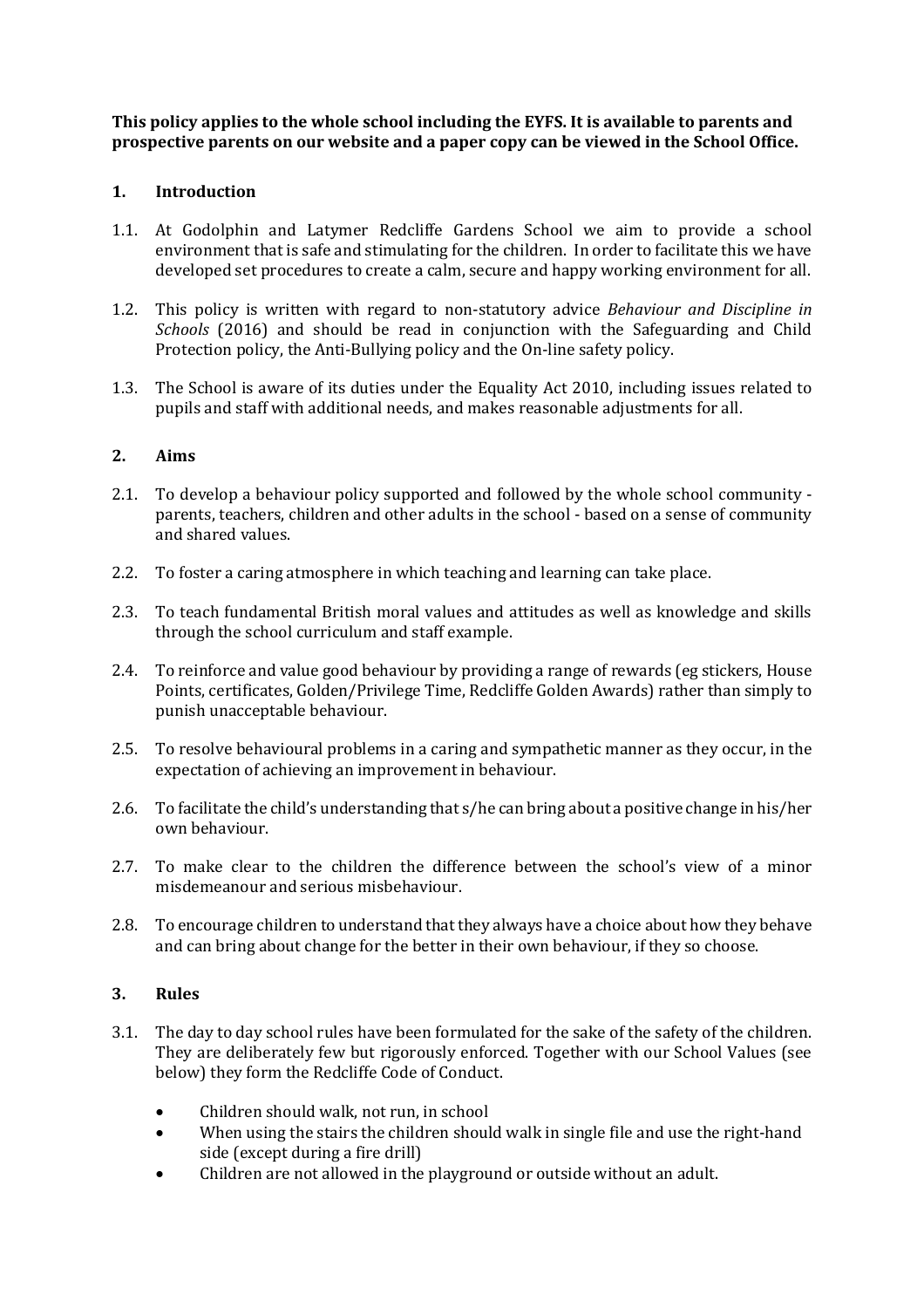- 3.2. In addition to these it is expected that **all** members of Godolphin and Latymer Redcliffe Gardens School's community should show respect for one another and pupils should:
	- Consistently acknowledge the authority of their teachers and other adults and show them due respect
	- Be well-mannered and attentive in class
	- Respect their own and other people's property
	- Take care of books and equipment
	- Wear the correct uniform
	- Not wear jewellery; however, small discreet stud earrings may be worn
	- Be punctual.

# **4. Redcliffe Values**

- 4.1. The Pupil Parliament, staff, parents and Governors have formulated our Redcliffe Values which apply to staff, parents, Governors and pupils alike. These comprise:
	- Voice
	- Kindness
	- Rules
	- Respect
	- Celebrate Diversity
- 4.2. And are encompassed in the attributes of:
	- Courage
	- Resilience
	- Perseverance

#### **5. Incentives**

- 5.1. We believe in *positive endorsement* of children's good behavior, good efforts and achievements. Both academically and socially, these are acknowledged and valued. Staff will endeavour to give as much verbal and written praise and encouragement as possible. To underpin this, we have a house point reward system and a designated weekly assembly in which children can be rewarded for effort/achievement in any area. In the Lower School we also have Golden Time every week. A Behaviour Ladder is discussed during form time so that pupils know and understand behaviour expectations and appropriate rewards and sanctions.
- 5.2. Individual certificates are awarded every Friday in assembly.
- 5.3. Incentive stickers and written comments in books are used by all staff. The Head awards 'Excellent!' stickers for academic work deemed excellent.
- 5.4. All children, right from the beginning of the school, are divided into 4 houses with siblings joining the same house; the houses are as follows: Willow - blue, Oak - green, Cherry - red, Maple – yellow.
- 5.5. House points tokens are distributed in lessons and are collected in the entrance of both the Upper and Lower schools. House Captains are responsible for collecting and totaling house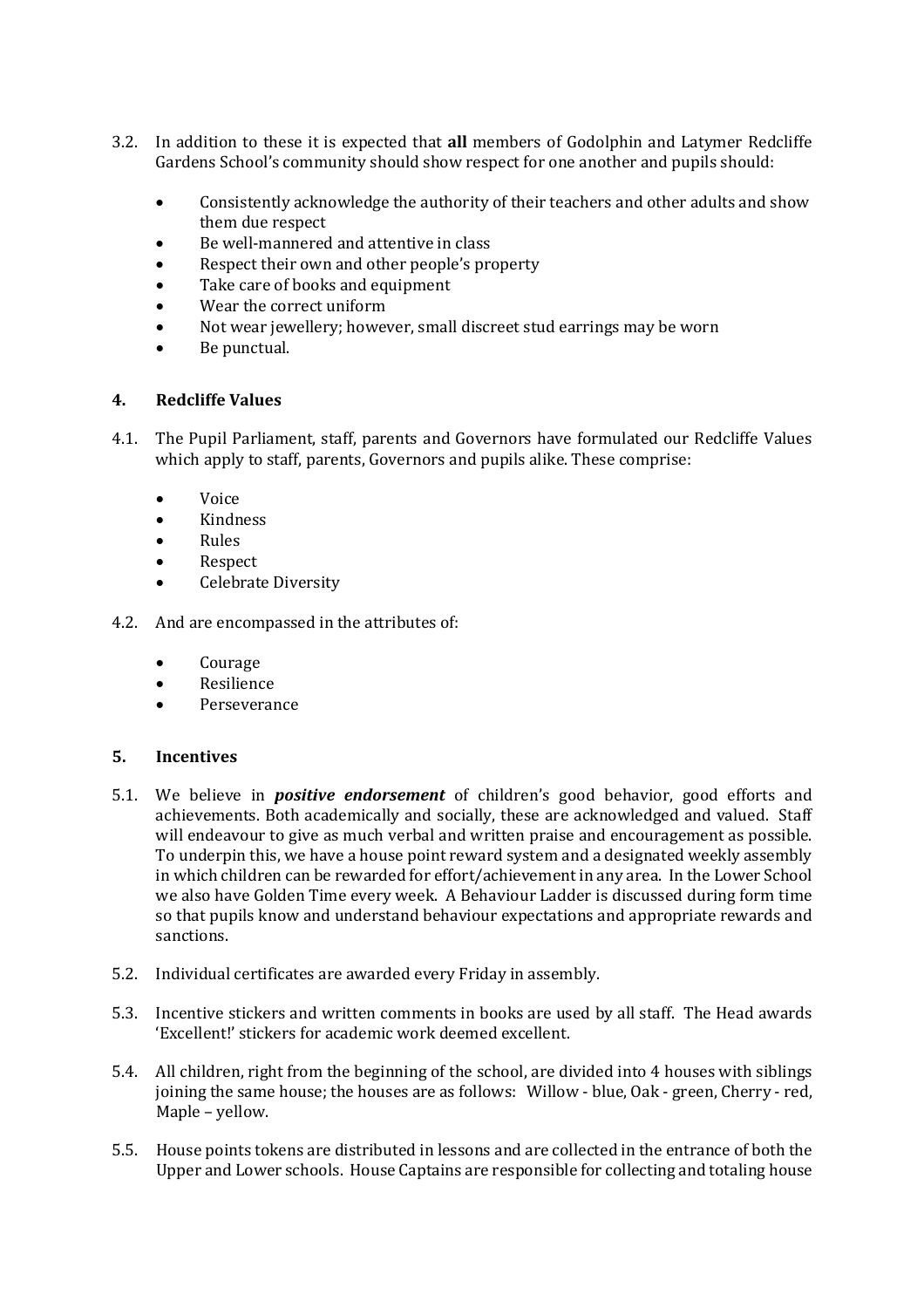points at the end of every week and keeping an accurate record of the total points collected. Weekly totals are read out by the House Captains during Friday assembly and a shield awarded to the winning House with the greatest average at Prize Giving.

- 5.6. Golden Time in the Lower School is a period of up to 20 minutes per week when each child is allowed to choose a leisure activity as a reward for responsible behaviour during the week.
- 5.7. In the final parents' assembly of the autumn and spring terms, one child in each class is nominated to receive a class Golden Award from the Head, for embodying our school values. The summer term Golden Award is awarded at the beginning of the annual Prize Giving ceremony and all Golden Award winners from the whole year are celebrated.

#### **6. Sanctions**

- 6.1. Although our philosophy on behaviour lies firmly rooted in the endorsement of good behaviour, we recognize that will be times when children behave in an unacceptable way. When a more serious incident occurs a Sanction and Serious Incident Summary Form is completed.
- 6.2. An effective school behaviour policy requires close communication and co-operation between parents, teachers and children. We are confident that parents appreciate that staff will deal with behavioural problems sympathetically, positively and professionally. Minor breaches of discipline will be dealt with by the class teacher in a caring, supportive and fair manner having regard to the age of the child. Any child whose behaviour is causing concern will be discussed at a staff meeting so that all staff are consistent in their response.
- 6.3. The School will consider whether the behaviour under review gives cause to suspect that a child is suffering, or is likely to suffer, significant harm. The School will also consider whether continuing disruptive behaviour might be the result of unmet educational or other needs, and therefore, whether a multi-agency approach is appropriate. In either instance, the procedures set out in the School's Safeguarding (Child Protection) Policy should be followed.
- 6.4. Staff should recognise peer on peer abuse and that children may be capable of abusing their peers in school. This is still abuse and should never be tolerated or passed off as 'banter' or 'having a laugh'. Instances of peer on peer abuse may include:
	- bullying (including cyber bullying)
	- physical abuse such as hitting, kicking, shaking, biting, hair pulling, or otherwise causing physical harm
	- sexual violence and sexual harassment
	- upskirting
	- sexting (also known as youth produced sexual imagery), and
	- initiation/hazing type violence and rituals.
- 6.5. PSHCEE and class discussions offer guidance to pupils on behaviour and also on keeping themselves safe, including but not exclusively online.
- 6.6. If a member of staff has any concerns that bullying, or any other negative behaviour, may give rise to safeguarding concerns they should discuss this with the DSL as soon as possible. If a member of staff hears a complaint of peer on peer abuse from a child, including a report of sexual violence or harassment, the guidance in the Safeguarding (Child Protection) Policy should be followed.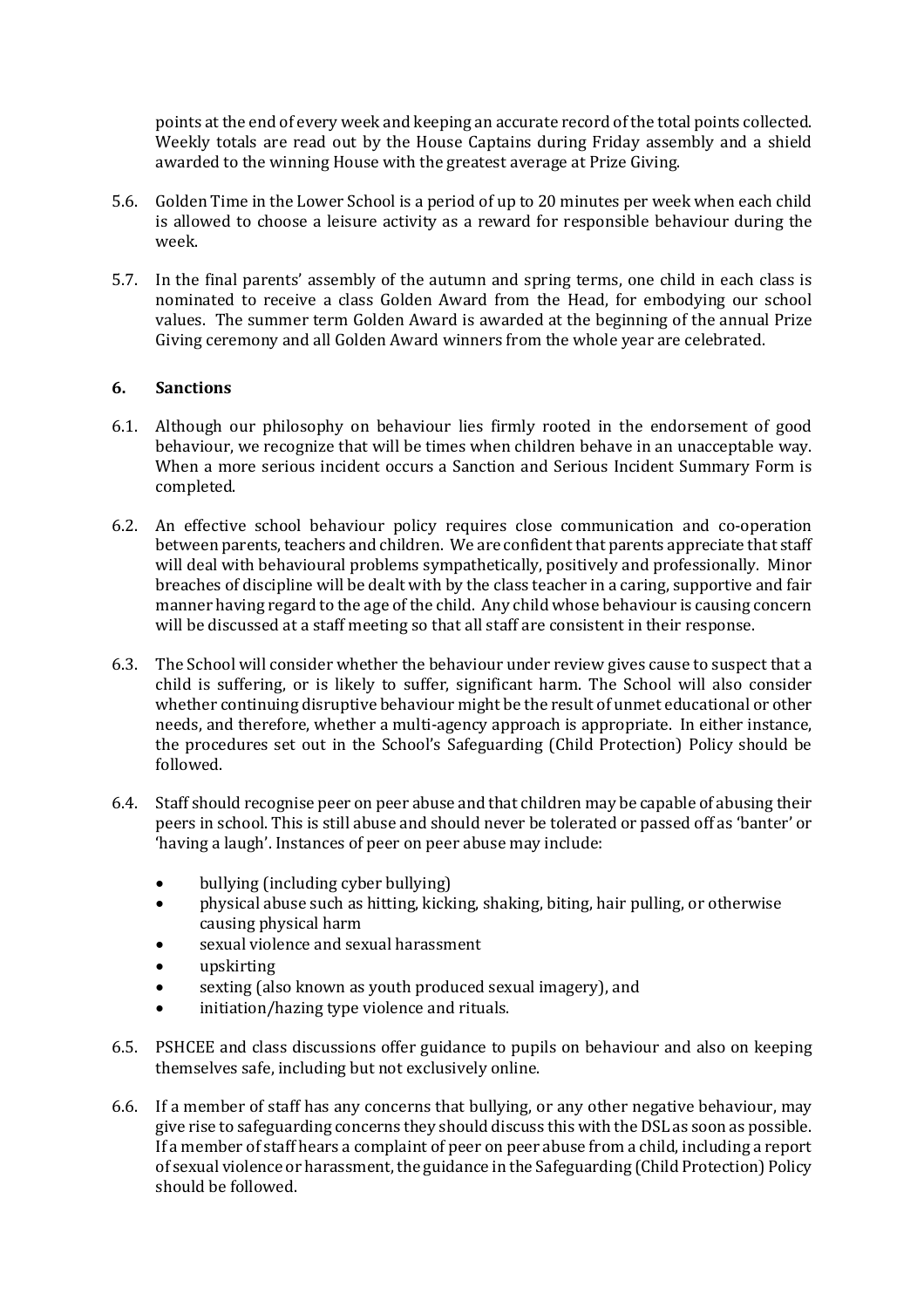- 6.7. The School will take advice from children's social care on the investigation of any allegations of peer on peer abuse and will take all appropriate action to ensure the safety and welfare of all pupils involved. In the case of an allegation of sexual violence or harassment, the School will also have regard to Part 5 of Keeping Children Safe in Education. It is likely that all pupils involved, including the pupil or pupils accused of abuse, will be treated as being 'at risk'. Where there is reasonable cause to suspect that a child is suffering, or is likely to suffer, significant harm, a referral to the local authority children's social care services will be made without delay.
- 6.8. Each disciplinary case is treated individually. The children are reminded that they are responsible for their own actions and that behaving in a disruptive or otherwise unacceptable way has consequences, both for themselves and others. Normal sanctions are temporary measures that include:
	- 6.8.1. An oral reprimand and reminder of expected behaviour.
	- 6.8.2. A loss of part of free time when the child will be supervised in the classroom
	- 6.8.3. Sitting on the bench during outside break, if the unacceptable behaviour occurs in the playground
	- 6.8.4. If unacceptable behaviour is persistent, or involves hurting another child, then staff will log the child's behaviour on an Incident Form which is given to the Deputy Head or Head who will decide whether to contact the parents. Following an initial phone call, should this be necessary, the parents may be asked to make an appointment with the Head and a strategy to improve their child's behaviour will be developed with their cooperation and support.
- 6.9. In situations where a pupil has committed a more serious breach of accepted behaviour, it may be necessary to suspend him / her from attendance at school for a period of days decided by the Head. Serious or repeated bullying behaviour could fall into this category.

# **7. Exclusions**

7.1. Very grave breaches of school discipline or committing a serious criminal offence are likely to result in immediate suspension and consideration under the School's Expulsion, Removal and Review Policy (available on request). Persistent attitudes or behaviour which are inconsistent with the School's ethos may also result in consideration under the Expulsion, Removal and Review Policy as well as any conduct which affects the welfare of a member or members of the school community or which brings the school into disrepute (single of repeated episodes) on or off school premises.

#### **8. Physical intervention and restraint**

8.1. We recognise that there may be occasions when it is appropriate, or necessary, to control or restrict a pupil. Members of staff, including those in the EYFS, may use reasonable force to prevent pupils from hurting themselves or others, from damaging property or from causing disorder. The decision on whether to intervene physically or not is down to the professional judgement of the member of staff. If force is used, it should be the minimum required for the incident and could include passive physical contact such as standing between pupils or blocking their path; leading a pupil by the hand or arm; ushering a pupil away by placing a hand on the centre of the back. Staff should always avoid touching or restraining a child in a way that could be interpreted as sexually inappropriate conduct. All